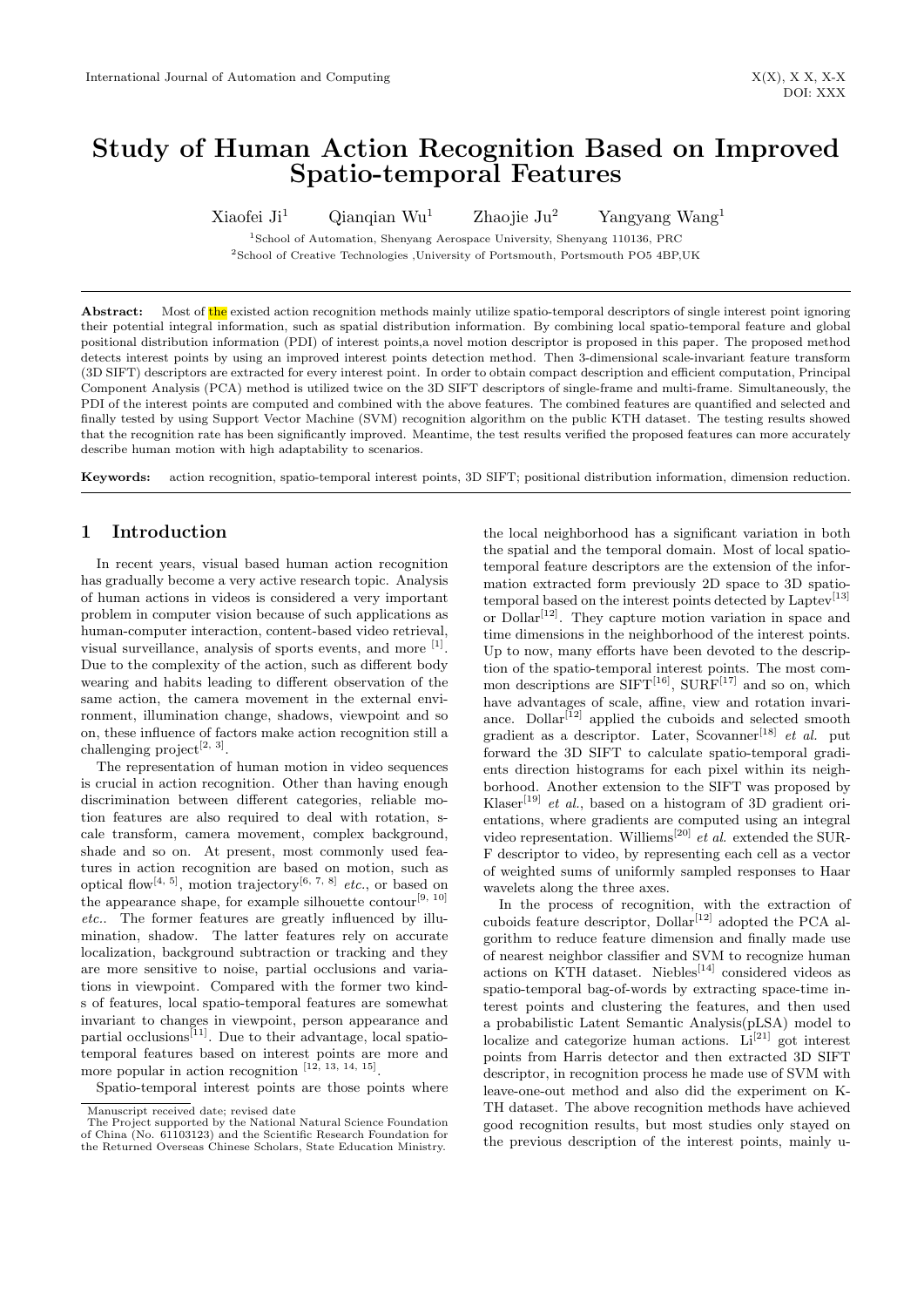tilized local spatio-temporal descriptors of single interest point ignoring its overall distribution information in the global space and time. The interest points represent the key position of the human body movement. So the distribution of interest points change according to the human motion. And its implication of sports information also changes accordingly. In addition, it can't simply rely on the local feature of spatio-temporal interest points to represent the target motion when the motion lacks time dimension information. Bregonzio<sup>[22]</sup> et al. defined a set of features which reflect the interest points distribution based on different temporal scales. In their study, global spatio-temporal distribution of interest points is studied but the excellent performance of local descriptor is also abandoned. When the influence factors interfere body movement, it cannot reliably represent the action only depending on the global information. These above experiments are all conducted on the KTH dataset for the recognition test, but the adaptability of feature applied in different scenarios on the KTH is not studied and discussed. Moreover, despite  $Dollar^{[12]}$ detection method's popularity, it tends to generate spurious detection background area surrounding object boundary due to the shadow and noise, and then the subsequent recognition process is affected too.

Based on the above discussions, a novel feature is proposed in this paper to represent human motion by combining local and global information. That is a combination of 3D SIFT descriptor and the spatio-temporal distribution information based on interest points. First step, an improved detecting method<sup>[22]</sup> is used to detect spatiotemporal interest points, different from Dollar's method, effectively avoiding the error detecting in the background. Then these interest points are represented by 3D SIFT descriptor and the positional distribution information of these interest points is calculated at the same time. In order to achieve perfect combination, the dimension reduction issue is performed on descriptor twice, which is based on singleframe and multi-frame. Then the processed descriptor is combined with positional distribution information of interest points. Finally, the combined features are quantified and selected to obtain more concise feature descriptors. 3D SIFT descriptor contains human body posture information and motion dynamic information, it describes the local feature of action both in spatio and temporal dimension. As a result of the feature extracted in the key points of motion, it is not affected by changes in human body shape and motion directions etc.. So the feature has good adaptability and robustness in complex motion scenarios. The positional distribution information of interest points reflects motion global information by using various location and ratio relationship of the two areas of human body movement and interest points distribution. Different from previous methods of describing the appearance and shape in space, this paper don't directly pick up the shape information. So when the human appearance and shape changes, the location and ratio relationship of the two areas are not directly affected. Therefore, the positional distribution information of interest points proposed by this paper is more adaptive for motion description in space. Finally the proposed motion descriptor by combining the above mentioned local feature with global information is tested by using to SVM recognition algorithm on the public dataset of KTH. Furthermore, the adaptability of proposed method is discussed by testing in each different and mixed scenarios of KTH dataset. By comparing with the related and similar research works in recent years, the results verified the proposed method is better with strong robustness and adaptability.

The rest of the paper is organized as follows. In Section 2, the detection method for spatio-temporal interest points is introduced in this paper. Section 3 provides a detailed explanation of 3D SIFT descriptor and positional distribution information of interest points as well as the process of feature dimension reduction, quantification, and selection. And Section 4 gives experimental results and analysis. Finally, Section 5 concludes the paper.

### 2 Interest Points Detection

In computer vision, interest points represent the location which has severe changes in space and time dimensions and considered to be salient or descriptive for the action captured in a video. Among various interest points detection methods, the most widely used for action recognition is the one proposed by  $\text{Dollar}^{\left[12\right]}$ . The method calculates function response values based on the combination of Gabor filter and Gaussian filter, and the extreme values of local response can be considered as spatio-temporal interest points in the video.

Dollar's method is effective to detect the interest points of human motion in video, however, it is prone to false detection due to video shadow and noise, and spurious interest points are easy to occur in the background. It is particularly ineffective to camera movement, or camera zooming. Some of the drawbacks are highlighted in the examples as red square slices shown in Fig.1(c).

These drawbacks are due to the shortcomings of the Dollar detector, in particular, the Gabor filtering which do the feature extraction only on the time axis, ignoring the dynamic movement in the prospects. To overcome these shortcomings, we utilize a different interest points  $\text{detector}^{[22]}$ which explores different filters for detecting salient spatiotemporal local areas undergoing complex motion to get a combined filter response. More specifically, our detector facilitates saliency detection and consists of the follow three steps:

- 1. frame differencing for focus of human action and region of interest detection, as shown in Fig.1(b).
- 2. utilizing 2D Gabor filter for generating five different directions  $(0^{\circ}, 22^{\circ}, 45^{\circ}, 67^{\circ}, 90^{\circ})$  filter templates, the example presented in Fig.1(b).
- 3. Filtering on the detected regions of interest got in step 1 , using 2D Gabor filters with five different orientations obtained by step 2 in both the spatial and temporal domains to give a combined filter response.

Fig.1(c) shows examples of our interest point detection results (green circle points) and the Dollar's<sup>[12]</sup> (red square points). It is evident that the detected interest points are much more meaningful and descriptive compared to those detected using the Dollar detector.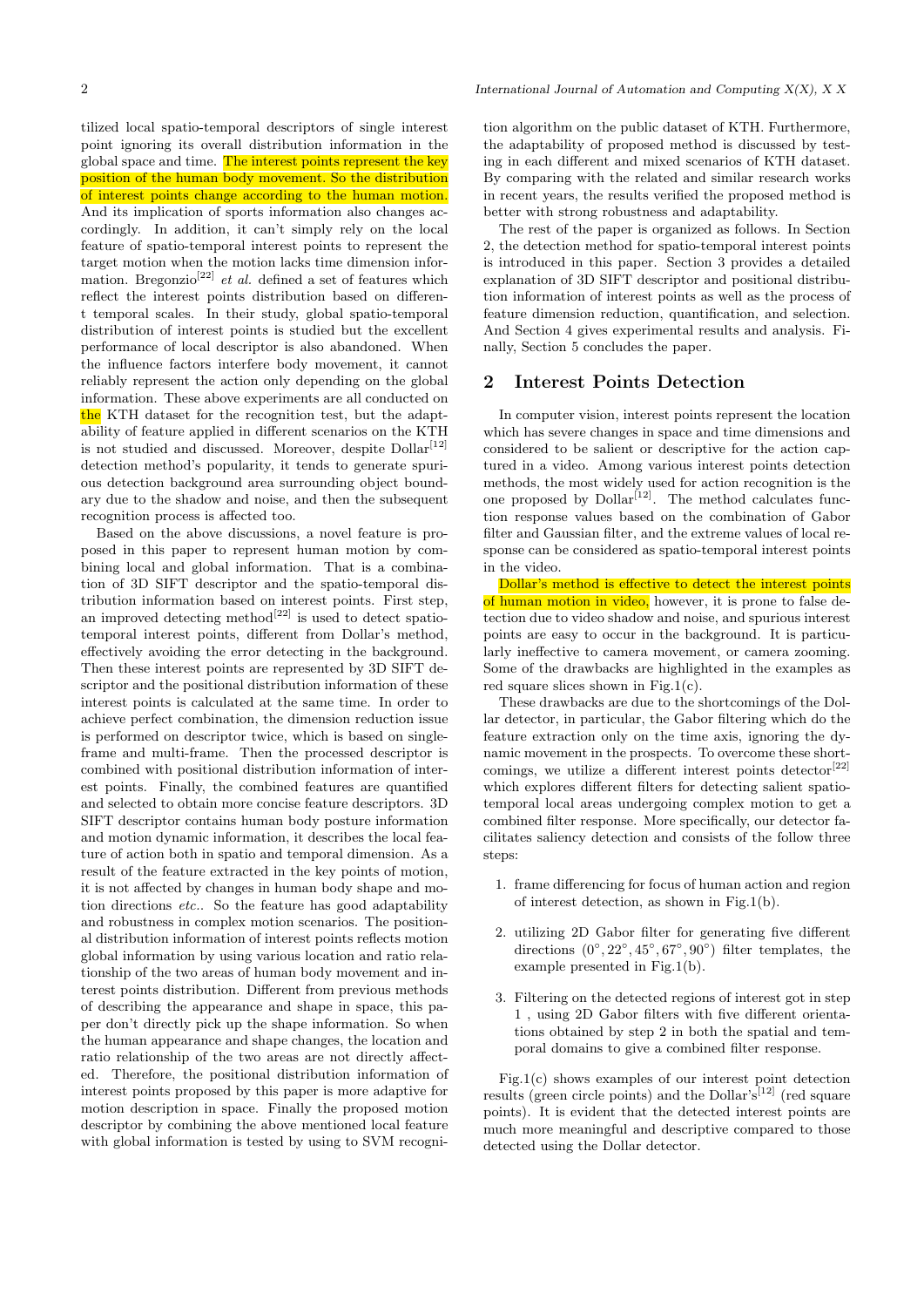

Figure 1 Interest points detection process



Figure 2 Description process of 3D SIFT

### 3 Action Representation

# 3.1 3D SIFT Descriptor

For calculating the SIFT descriptor, firstly spatiotemporal cube is extracted from the interest point as the center in video sequences and is divided into fixed size unit sub cubes. Then spatio-temporal gradient histogram of each unit cube is calculated by using faceted sphere. Finally the 3D SIFT descriptor is formed by combining all the unit cube histograms<sup>[18]</sup>. In this paper, the  $12 \times 12 \times 12$ pixel size cube is divided into  $2 \times 2 \times 2$  sub cubes, as shown in Fig.2.

3-dimensional gradient magnitude at  $(x, y, t)$  is computed by Eq.1.

$$
M(x, y, t) = \sqrt{L^2x + L^2y + L^2t}
$$
 (1)

The  $L_x = L(x+1, y, t) - L(x-1, y, t), L_y = L(x, y +$  $1, t)-L(x, y-1, t)$ ,  $L_t = L(x, y, t+1)-L(x, y, t-1)$  stand for the gradient from  $x, y, t$  direction respectively.

According to the amplitude weight in the center  $V(v_{xi}, v_{yi}, v_{ti})$  of each sphere face, three maximums are chosen and added to the corresponding direction of gradient histogram by using the Eq. 2.

$$
mag = M(x, y, t)G(x', y', t')V(v_{xi}, v_{yi}, v_{ti}) \qquad i = 1, 2, \cdots 32
$$
\n(2)

 $(v_{xi}, v_{yi}, v_{ti})$  is center coordinates of each surface on faceted sphere which relied on current pixel as the cen-

ter.  $G(x', y', t') = e^{\frac{x'^2 + y'^2 + t'^2}{2\sigma^2}}$  serve as the gradient weight,  $x', y', t'$  are the difference values between interest point and current pixel in neighborhood.

This paper adopts 32 faceted sphere and 32 gradient directions for descriptor, so the feature dimension of each sub cube is 32. The initial whole features of each point are 256 dimensions.

## 3.2 Positional Distribution Information of Interest Points

In terms of interest points in each frame, the positional distribution information is closely related to body motion, it also reflects the amplitude range of action, relevance of human body location and motion parts region. So the positional distribution information of interest points are extracted as another kind of action information. The specific process is described as below.

As shown in Fig.3, we select the example actions from KTH dataset, the distribution region of interest points and body location area are detected in each frame. The region and area are drawn with yellow (Y) and red (R) box respectively. Then the related positional distribution information is calculated with these two areas and expressed by  $PDI =$  $[D_{ip}, R_{ip}, R_{ren}, Vertic_{dist}, Orizon_{dist}, W_{ratio}, H_{ratio}, Overla_p].$ A calculation method of the features are shown in Table 1.

In order to remove the influence of several stray individual points on the overall feature, stray filtering process is utilized on all the interest points before extracting the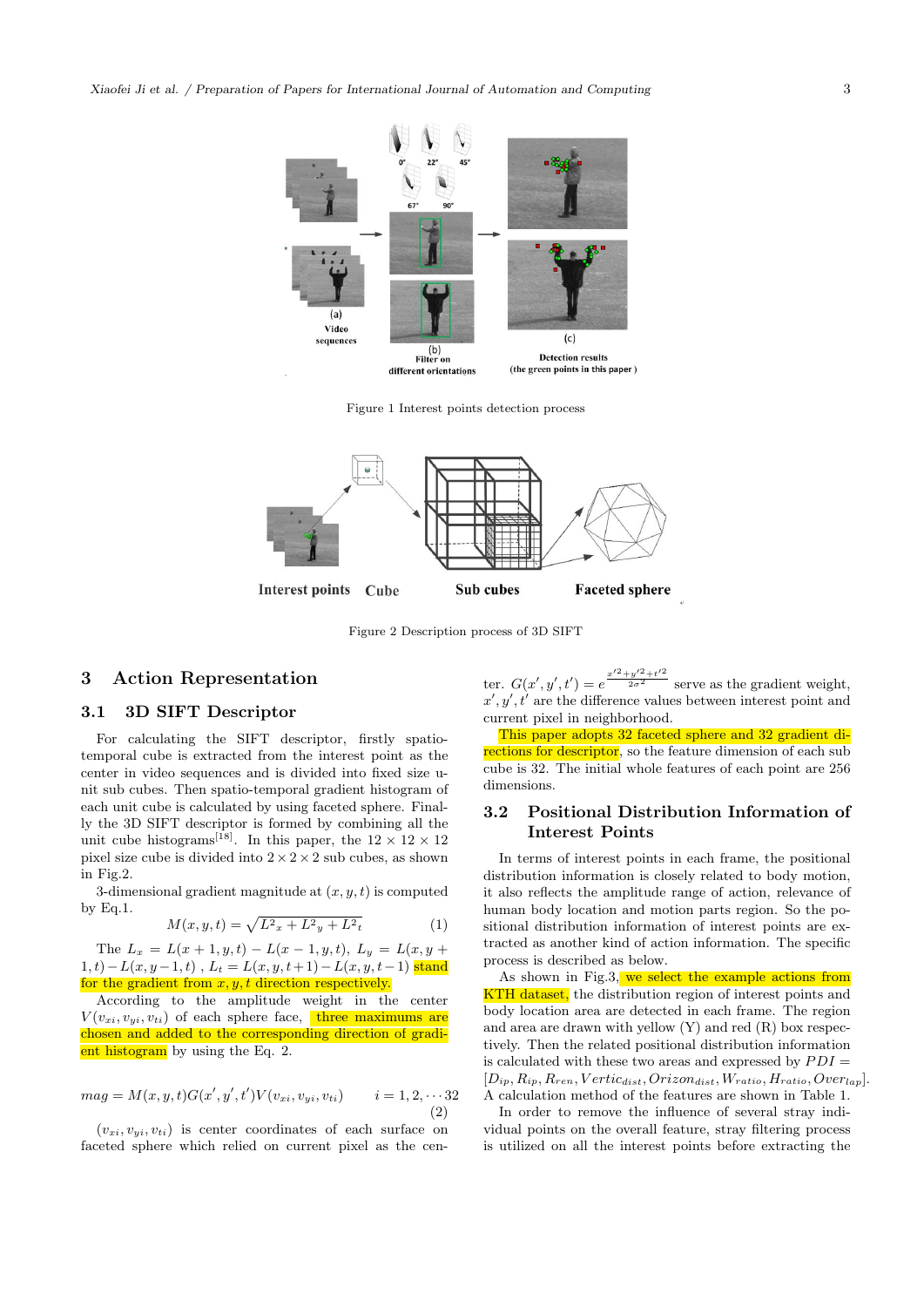

Figure 3 Distribution of interest points

| PDI.                | Table 1 Calculation method of PDI feature<br>Calculation method              |  |  |
|---------------------|------------------------------------------------------------------------------|--|--|
| $D_{ip}$            | the total number of points normalised by the area Y                          |  |  |
| $R_{ip}$            | the height and width ratio of Y                                              |  |  |
| $R_{ren}$           | the height and width ratio of R                                              |  |  |
| $Vertic_{dist}$     | the vertical distance between the geometrical centre (centroid) of Y and R   |  |  |
| $Orizon_{dist}$     | the horizontal distance between the geometrical centre (centroid) of Y and R |  |  |
| $W_{ratio}$         | the width ratio between the two areas Y and R                                |  |  |
| $H_{ratio}$         | the height ratio between the two areas Y and R                               |  |  |
| Over <sub>lap</sub> | the ratio by the amount of overlap and total width between Y and R           |  |  |

above positional feature. The points whose distance to the region centroid over a certain threshold value are removed to ensure the validity and reliability of the extracted features. The positional distribution information of interest points is extracted from each frame to represent and reflect the whole attribute of the motion.

### 3.3 Motion Features

In section 3.1, the 3D SIFT descriptor of each interest point is 256 dimensional vector. If the number of interest points in each frame is  $N$ , the dimension of the features is  $N \times 256$  to represent spatio-temporal information in this frame. The dimension of feature is so high that it cannot reasonable combine with the distribution information P-DI obtained by section 3.2, therefore, dimension reduction is performed on this part information, as shown in Fig 4. Furthermore, in order to remove redundant datas and make features more concise, above combined feature are processed by using quantization and selection. The following five steps are listed as:

1. Single frame dimension reduction: Principle component analysis(PCA) is used to perform longitudinal dimension reduction for 3D SIFT descriptor extracted from interest points in the same frame. It means that  $N \times 256$  features can be reduced (N is the number of interest points in this frame) to  $1 \times 256$  by gathering principal component of all descriptors for each frame. The single-frame dimension reduction is helpful to achieve a whole description of the motion in the frame. Although it will lose part of information, the loss of the information is acceptable when the N is chosen as 20 in our experiment.

- 2. Multi-frame dimension reduction: Horizontal dimension reduction is done on the preprocessed descriptors got by step 1. The dimension reduction is used again on all frames to set  $M \times 256$  (*M* for total number of this video frames) to  $M \times 50$ .
- 3. Feature combination: Make the combination of  $1 \times 50$ spatio-temporal features and the corresponding positional distribution information (PDI) of interest points in each frame, finally gets 58 dimension features for each frame (3D SIFT+ PDI).
- 4. Feature quantization: The linear quantization is utilized on  $M \times 58$  dimension feature of each video to a histogram containing  $n(n \lt M)$  bins, thus it turned to be  $n \times 58$  dimension feature.
- 5. Feature selection: Compute the mean of distances from different people performing the same action and make the arrangement, then select the front location  $S(S \leq n \times 58)$  features as the final features.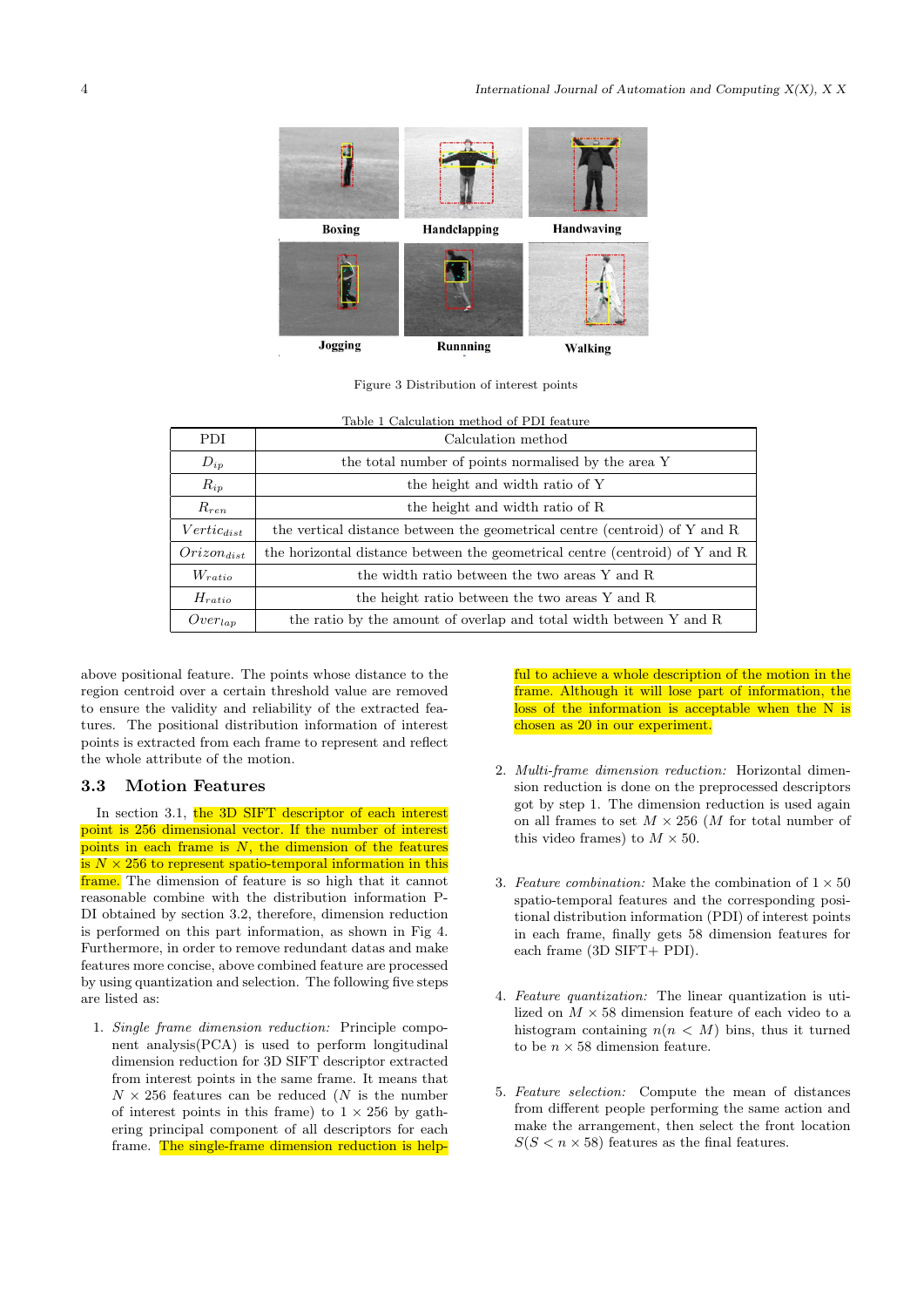

Figure 4 The description of motion feature

# 4 Algorithm Verification and Results Analysis

In this section, experiments are performed on the K-TH dataset with the improved spatio-temporal feature. By comparing with the most recent reports associated with the related features and dataset, the outstanding performance of the proposed algorithm is demonstrated in this paper.

## 4.1 Recognition Algorithm

 $\mathrm{SVM}$   $^{[23]}$  as the data classification of statistical learning method, it has intuitive geometric interpretation and good generalization ability, so it have gained popularity within visual pattern recognition.

According to the theory, SVM is developed from the theory of Structural Risk Minimization, as shown in Eq.3.

$$
\min \frac{1}{2} ||w||^2 + C \sum_{i=1}^R \varepsilon_i
$$
  

$$
y_i(w, \phi(x_i) - b) \ge 1 - \varepsilon_i, 0 \le \varepsilon_i \le 1
$$
 (3)

For a given sample set  $x_i, y_i \in \{-1,1\}, i = 1, \cdots n$ , where  $x_i \in R^N$  is a feature vector and  $y_i$  is its class label.  $(\phi(x_i), \phi(x_j)) = k(x_i, x_j)$  is the kernel function. k is corresponding to the dot product in the feature space, and transformation  $\phi$  implicitly maps the input vectors into a high-dimensional feature space. Define the hyperplane  $(w, \phi(x)) - b = 0$  to make a compromise between class interval and classification errors when the sample is linear inseparable. Here,  $\varepsilon_i$  is the *i*-th slack variable and C is the regularization parameter. This minimization problem can be solved using Lagrange multiplier and KKT conditions, and the dual function is written as:

$$
\max_{\alpha} \sum_{i=1}^{n} \alpha_i - \frac{1}{2} \sum_{i,j=1}^{n} \alpha_i \alpha_j y_i y_j (\phi(x_i), \phi(x_j))
$$
  

$$
C \ge \alpha_i \ge 0, i = 1, \cdots, n \qquad \sum_{i=1}^{n} \alpha_i y_i = 0
$$
 (4)

Where  $\alpha = (\alpha_1, \alpha_2, \cdots, \alpha_n)^T$  is a Lagrange multiplier which corresponds to  $y_i(w, \phi(x_i) - b) \geq 1 - \varepsilon_i, \varepsilon_i \geq 0$ . We selected kernel function  $k(x_i, x_j) = \exp(-\frac{(x_i - x_j)^2}{2\sigma^2})$  and put it into the Eq.4 to get the final decision function:

$$
y(x) = \text{sgn}(\sum_{i=1}^{n} a_i y_i k(x_i, x) - b)
$$
 (5)

Instead of establishing SVMs between one against the rest types, we adopt the method of one against one to establish a SVM between any two categories. The current sample belongs to which category determined by the decision function, and its final type is decided to the category with highest vote.

### 4.2 Dataset

To test our proposed approach for action recognition, we choose the standard KTH dataset, which is one of the most popular benchmark datasets for evaluating action recognition algorithms. This dataset is challenging because there are large variations in human body shape, view angles, scales and appearance. As shown in Fig. 5, the KTH dataset contains six types of different human actions respectively performed by 25 different persons: boxing, hand clapping, hand waving, jogging, running, walking. And the sequences are recorded in four different scenarios: outdoors (SC1), outdoors with scale variations (SC2), outdoors with different clothes (SC3), and indoors with lighting variations (SC4). There are obvious changes of visual sense or view between different scenarios, and the background is homogeneous and static in most sequences with some slight camera movement. The sequences are downsampled to the spatial resolution of  $160 \times 120$  pixels. The examples of the above four scenarios is shown in Fig.5. Apparently, due to the change of camera zooming situation, the size of human body change a lot in SC2(captured in t1 and t2). Furthermore person in SC3 put on different coat, or wear a hat or a bag leading to larger changes in body appearance.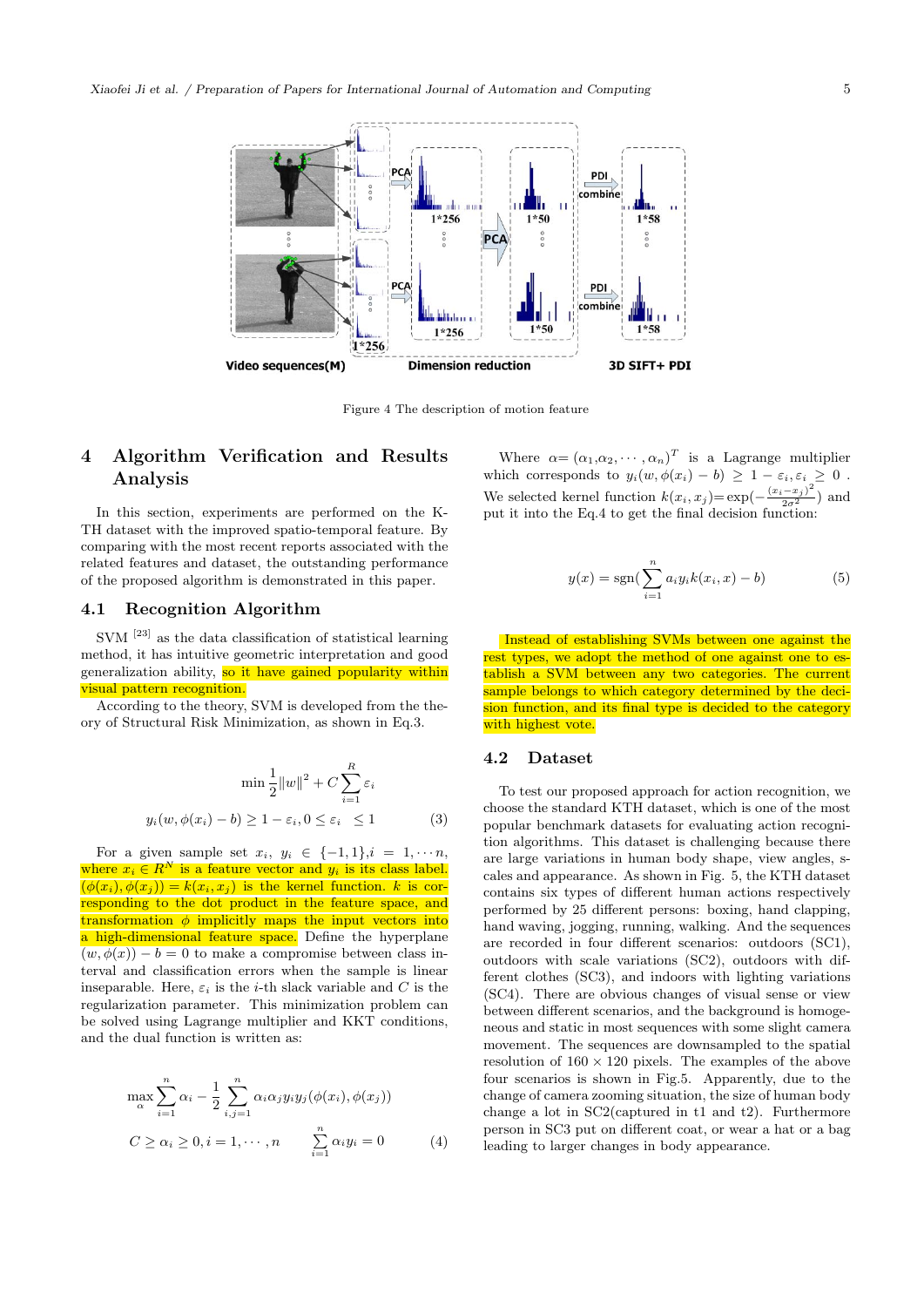

Figure 5 The description of motion feature

#### 4.3 Testing Results in Portion Scenario

In this part recognition experiments are performed by using combined feature of 3D SIFT and PDI on four scenarios (SC1, SC2, SC3 and SC4) according to KTH dataset. Through the tests in various scenarios with the features proposed in this paper to check out the reliability for motion description and the adaptability to scenarios. Leave-oneout cross validation method is adopted throughout the process, in turns using six action of each actor as test samples, and the rest of all the actions as the training, circulation continued until all actions are completed testing. The experimental results are shown in Table 2.

| Scenario        | 3D SIFT | <b>PDI</b> | $3D$ SIFT+PDI |
|-----------------|---------|------------|---------------|
| SC <sub>1</sub> | 0.9600  | 0.8000     | 0.9600        |
| SC2             | 0.8867  | 0.8268     | 0.9200        |
| SC <sub>3</sub> | 0.8542  | 0.7569     | 0.9167        |
| SC <sub>4</sub> | 0.9600  | 0.9000     | 0.9600        |

Table 2 Testing results in portion scenario

The experimental results show that the feature of 3D sift has the better discriminative ability than PDI feature. SC1 and SC4 are more stable than the other two scenarios. We obtained the same recognition rate (96%) by using 3D SIFT and combined features(3D SIFT+PDI). Although emerging the influences of motion direction changes and indoor lighting, the 3D SIFT (after the process of dimension reduction and quantization) still is a good feature description for motion. It also shows that 3D sift has good adaptability and robustness to motion direction, position, speed and so on.

In SC2 and SC3, scenarios become more complex. Not only the human body exists scale variations with camera zooming in SC2, but also there are 45 degree view changes in jogging, running, walking. In SC3, human body shape changes with different wearing, and the phenomenon of inhomogenous background even emerges. These above situations make the motion area and position distribution of interest points change obviously as well. So the combined features(3D SIFT+PDI)have certain advantages than 3D SIFT to describe motion in these scenarios, the recognition rate greatly increased by using combined features(3D SIFT+PDI) compared to 3D SIFT. The recognition effect and results confusion matrixes by using combined features are shown in Fig.6.

Observed from the matrixes, the motion jogging is easily confused with running and walking. That is because the similarity between these three actions leads to the error classification, this also accords with our visual observation. Fig.7 shows the confusion matrixes by using only 3D SIFT feature and broken line graph with both features in SC2 and SC3 (broken line don't represent rate trend, while it can clearly contrast recognition rate high or low). Compared with the corresponding confusion matrixes of combined features(3D SIFT+PDI)in Fig.6, it is note that the identifiability of 3D SIFT to the confusing actions is improved by combining PDI, and the average recognition rate respectively raised  $3\% (SC2)$  and  $6\% (SC3)$ . It also verified that the proposed combined features is stable and adaptable.

### 4.4 Testing Results in Mixed Scenarios

From the analysis of experiments in portion scenarios in Section 4.3, 3D SIFT in combination with PDI has more advantages. Therefore, in this section, we test combined features in mixed scenarios to validate the feasibility of our approach. The testing process still uses leave-one-out cross validation method.

As shown in Fig.8, first of all, mix two scenarios, such as stable outdoor SC1 respectively mixed with scale variations SC2, different clothes wearing SC3 mixed with lighting SC4.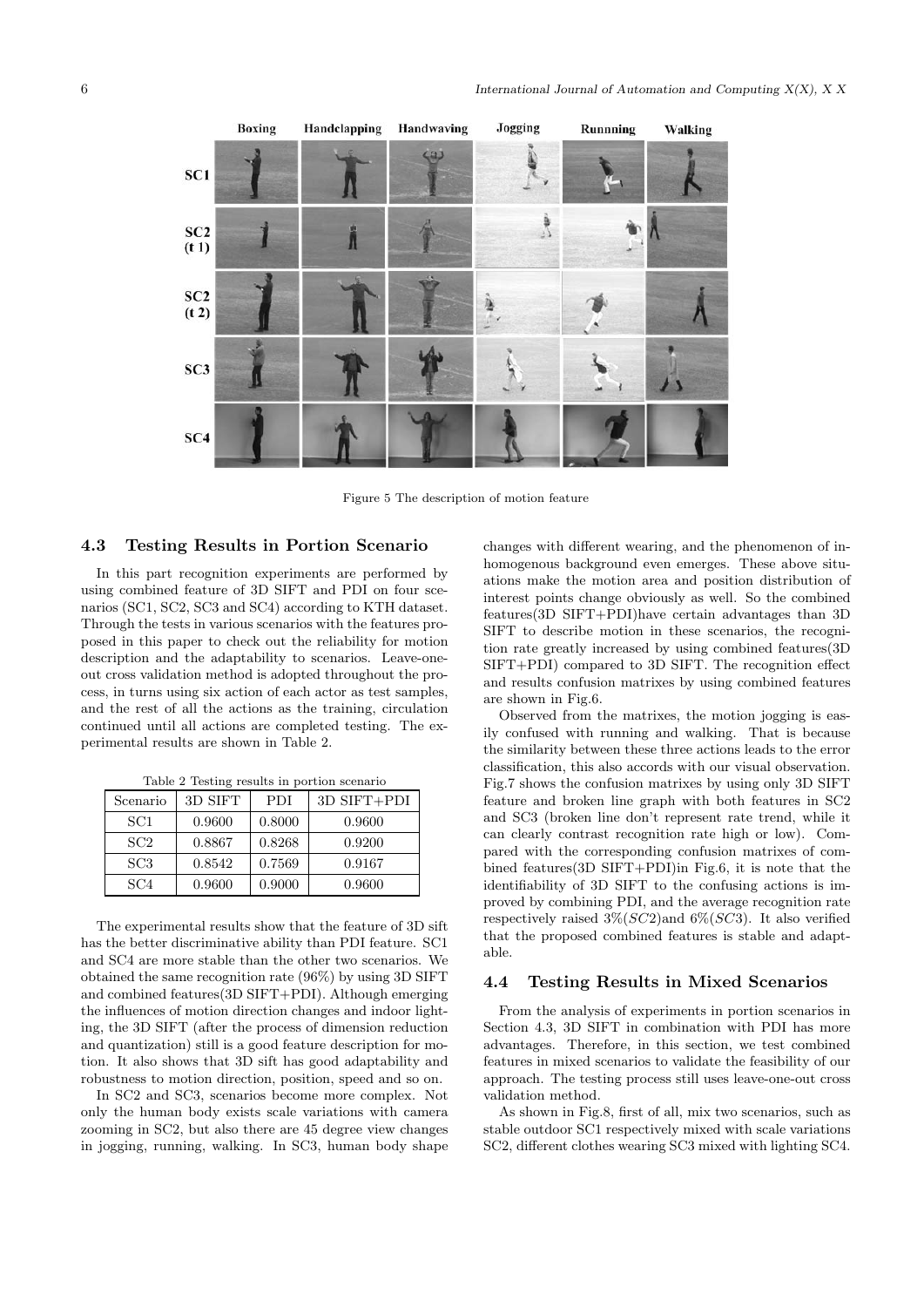

Figure 6 Confusion matrix of 3D SIFT+PDI recognition in portion scenario



Figure 7 Contrast graph and the confusion matrixes with 3D SIFT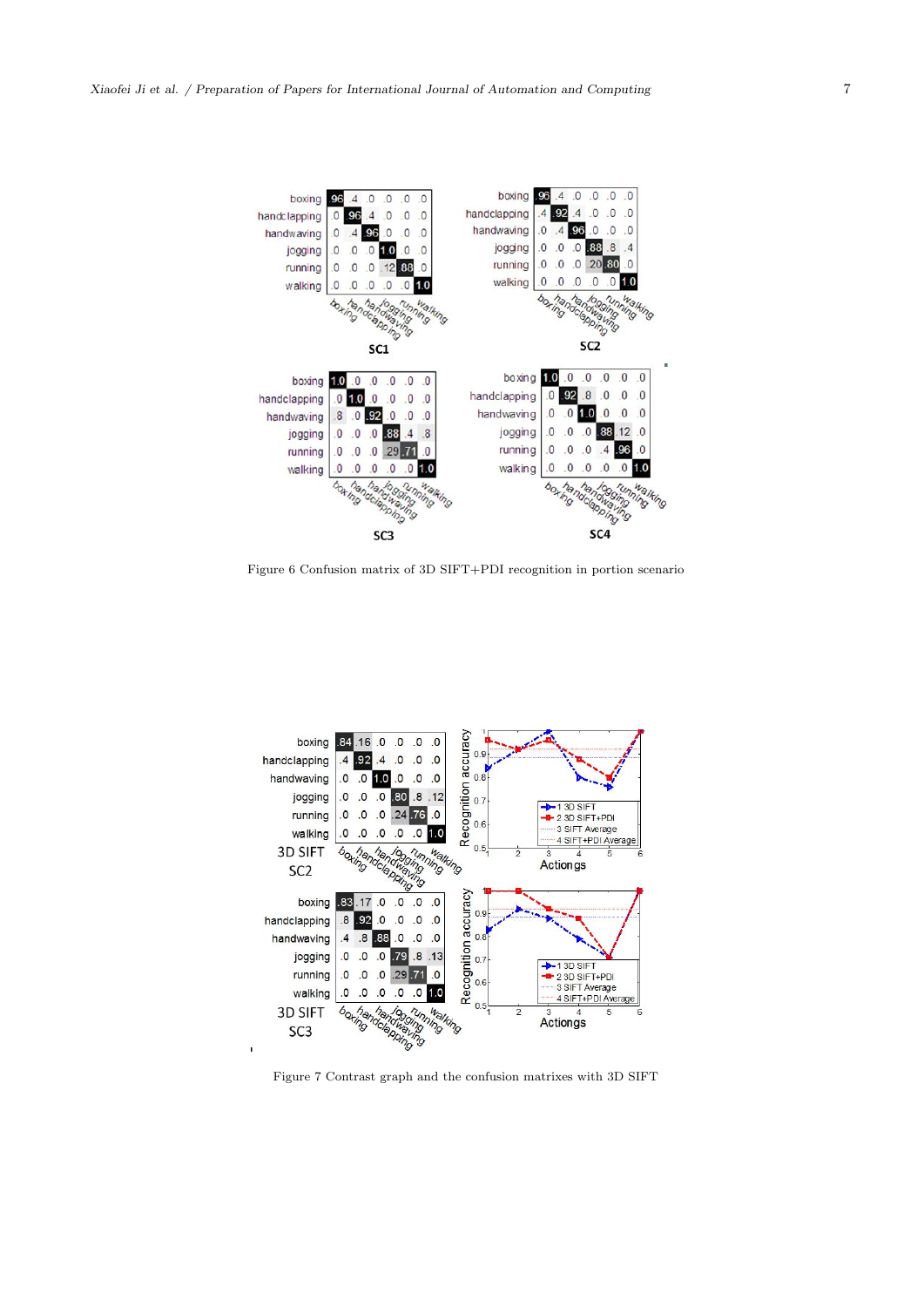

Figure 8 Confusion matrix of two scenarios

Through different complexity environment of two mixed scenarios to test our approach. As shown in Fig8. Due to SC1 and SC4 are relatively simple and stable than other mixed scenarios, so it obtained the best recognition rate 97%. The easily confused actions in above mixed scenarios are still between jogging and running. Summarizing all the mixed two scenarios, the average recognition rate reaches 94.10%.

In order to make diversity of scenarios, we extend the number of mixed scenarios, for example SC123(SC1+ SC2+ SC3), SC134(SC1+ SC3+ SC4)mixed three scenarios, finally used all scenarios  $SC1234$  (SC1 and  $SC2 + SC3 + SC3$ ) to test our approach. The results are shown in Fig.9. The confusion matrix of action recognition from the mixed multiple scenarios remained at about 94%. In order to more clearly verify the adaptability of our approach to mixed scenarios and make a comparison, we drew the results in the form of broken line graph (Confusion SC in Fig. 9). The proposed approach in this paper can get better recognition rate even in a complex confusion of scenarios. Furthermore it is also found that the actions can be captured in a stable scenario as action training samples, then those samples can be utilized for action recognition in unstable environment.

The comparisons of performance between the proposed method and the recent related works based on KTH dataset are shown in Table 3. These works are all related to the local spatio-temporal feature. It is worth noting that our method outperforms all of other state of art methods.

# 5 Conclusion

This paper proposed a novel video descriptor by combining local spatio-temporal feature and global positional distribution information (PDI) of interest points. Considering that the distribution of interest points contains rich motion information and also reflects the key position in human action, so we combine the 3D SIFT with PDI to achieve a

Table 3 Comparison with related work in recent years

| Literature                | Method                    | Accuracy |
|---------------------------|---------------------------|----------|
| $\text{Niebles}^{[14]}$   | 3D SIFT BOW+pLSA          | 83.33%   |
| Klaser <sup>[19]</sup>    | 3D Gradients+SVM          | 91.4\%   |
| Bregonzie <sup>[22]</sup> | Interest point clouds+NNC | 93.17 %  |
| Umakanthan $^{[24]}$      | HOG3D+ SVM                | 92.7%    |
| Our approach              | $3D$ SIFT+PDI + SVM       | 94.92%   |

more complete representation of the human action. In order to obtain compact description and efficient computation, the combined features are processed by dimension reduction, feature quantization and feature selection. Eventually, compared with previous works of 3D SIFT descriptor, the proposed approach further improved the recognition rate. In future work, our approach will be applied to more complex datasets and applications and provide an additional performance improvement<sup>[25]</sup>.

# References

- [1] H. J. Seo, P. Milanfar, Action recognition from one example, IEEE Transactions on Pattern Analysis and Machine Intelligence, IEEE Transactions on 33 (5) (2011) 867–882.
- [2] D. Weinland, R. Ronfard, E. Boyer, A survey of visionbased methods for action representation, segmentation and recognition, Computer Vision and Image Understanding 115 (2) (2011) 224–241.
- [3] X. Ji, H. Liu, Advances in view-invariant human motion analysis: a review, IEEE Transactions on Systems, Man, and Cybernetics, Part C: Applications and Reviews, 40 (1) (2010) 13–24.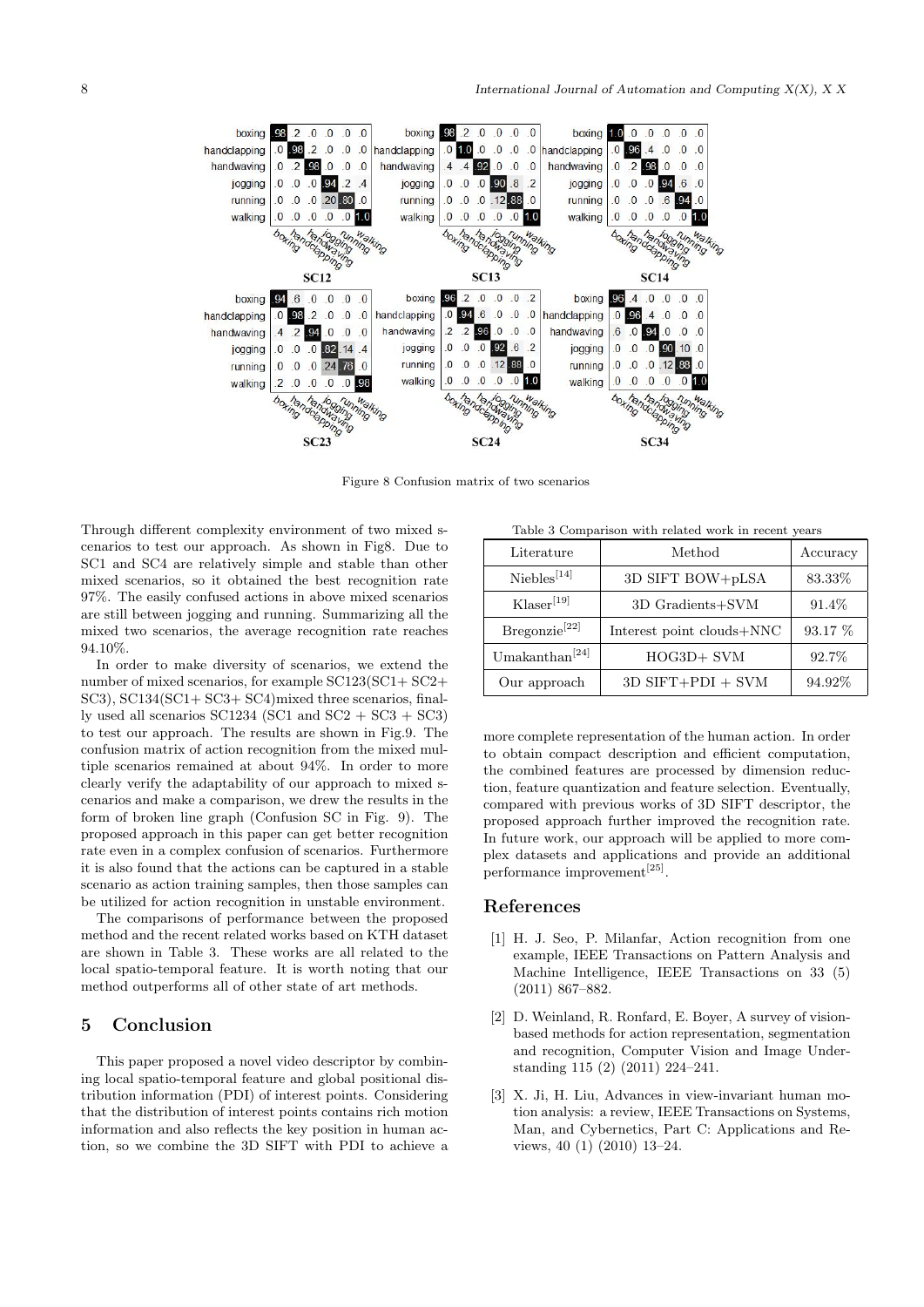

Figure 9 Confusion matrixes in mixed scenarios

- [4] X. Li, Hmm based action recognition using oriented histograms of optical flow field, Electronics Letters 43 (10) (2007) 560–561.
- [5] S. Ali, M. Shah, Human action recognition in videos using kinematic features and multiple instance learning, IEEE Transactions on Pattern Analysis and Machine Intelligence, 32 (2) (2010) 288–303.
- [6] M. Hahn, L. Krüger, C. Wöhler, 3d action recognition and long-term prediction of human motion, Computer Vision Systems (2008) 23–32.
- [7] F. Jiang, Y. Wu, A. K. Katsaggelos, A dynamic hierarchical clustering method for trajectory-based unusual video event detection, IEEE Transactions on Image Processing, 18 (4) (2009) 907–913.
- [8] H. Zhou, H. Hu, H. Liu and J. Tang, Classification of upper limb motion trajectories using shape features, IEEE Transactions on Systems, Man, and Cybernetics, Part C: Applications and Reviews (2012),42 (6) 970- 982
- [9] X. Cao, B. Ning, P. Yan, X. Li, Selecting key poses on manifold for pairwise action recognition, IEEE Transactions on Industrial Informatics, 8 (1) (2012) 168–177.
- [10] A. A. Chaaraoui, P. Climent-Pérez, F. Flórez-Revuelta, Silhouette-based human action recognition using sequences of key poses, Pattern Recognition Letters.
- [11] R. Poppe, A survey on vision-based human action recognition, Image and vision computing 28 (6) (2010) 976–990.
- [12] P. Dollár, V. Rabaud, G. Cottrell, S. Belongie, Behavior recognition via sparse spatio-temporal features, in: 2nd Joint IEEE International Workshop on Visual

Surveillance and Performance Evaluation of Tracking and Surveillance, 2005, pp. 65–72.

- [13] I. Laptev, T. Lindeberg, Local descriptors for spatiotemporal recognition, in: Spatial Coherence for Visual Motion Analysis, Springer, 2006, pp. 91–103.
- [14] J. C. Niebles, H. Wang, L. Fei-Fei, Unsupervised learning of human action categories using spatial-temporal words, International Journal of Computer Vision 79 (3) (2008) 299–318.
- [15] J. Zhu, J. Qi, X. Kong, An improved method of action recognition based on sparse spatio-temporal features, in: Artificial Intelligence: Methodology, Systems, and Applications, Springer, 2012, pp. 240–245.
- [16] P. Liu, J. Wang, M. She, H. Liu, Human action recognition based on 3d sift and lda model, in: 2011 IEEE Workshop on Robotic Intelligence In Informationally Structured Space (RiiSS), 2011, pp. 12–17.
- [17] X. Jiang, T. Sun, B. Feng, C. Jiang, A space-time surf descriptor and its application to action recognition with video words, in: 2011 Eighth International Conference on Fuzzy Systems and Knowledge Discovery (FSKD), Vol. 3, 2011, pp. 1911–1915.
- [18] P. Scovanner, S. Ali, M. Shah, A 3-dimensional sift descriptor and its application to action recognition, in: Proceedings of the 15th international conference on Multimedia, ACM, 2007, pp. 357–360.
- [19] A. Kläser, M. Marszałek, C. Schmid, L. LEAR, A spatio-temporal descriptor based on 3d-gradients, in: British Machine Vision Conference, 2008, pp. 1–10.
- [20] G. Willems, T. Tuytelaars, L. Van Gool, An efficient dense and scale-invariant spatio-temporal interest point detector, in: European Conference on Computer Vision, Springer, 2008, pp. 650–663.